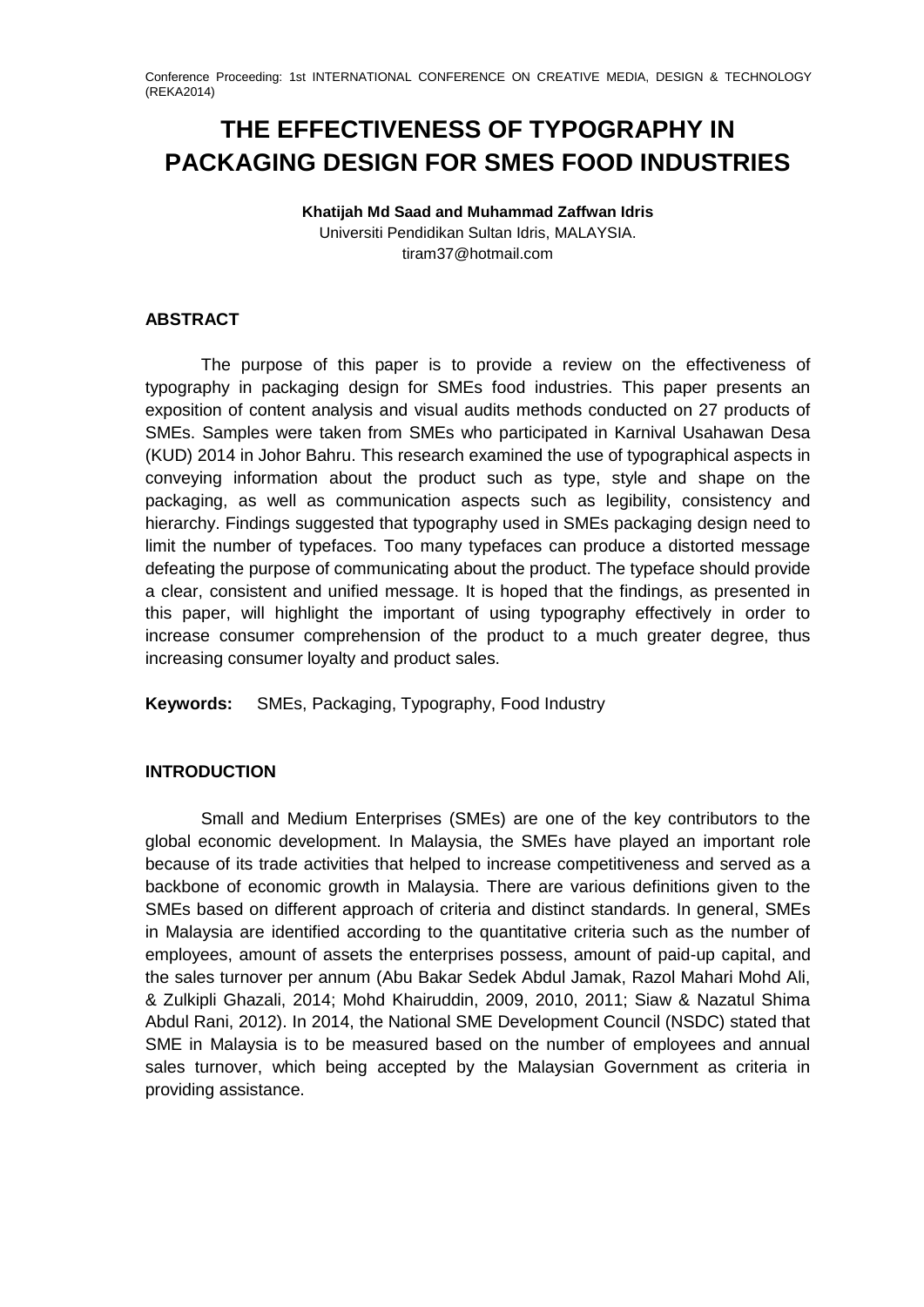Packaging as an integral part of marketing is one of the various areas of assistance that being provided by the Malaysian Government for SMEs. Thus, the Malaysian Government through SME Corporation has initiated the Brand Innovation Centre (BIC) and National Mark of Malaysian Brand, as well as running a programme called Groom Big, which organized by MITI.



**Figure 1:** New Definition of SMEs (Corp, SME, & Council, 2013) **Source:** Illustration by the Author

The packaging typography is one of the most important visual elements because words directly explain a message to the consumer, unlike images and other decorative elements that must be interpreted by the consumer. According to Wang & Chou (2011), packaging designs that use typography with other graphic forms successful and effectively in communicating information about the product can increasing consumer loyalty and product sales. Utilizing words to impart a message is often the most succinct method due to the fact that language is the clearest form of communication. To persuading the consumer to purchase the product, typography acts as the voice of the package to explain the important aspects of the product (refer Figure 2).



**Figure 2:** A model relating elements of design, perception, and purchase **Source:** Chind & Sahachaisaeree, 2012.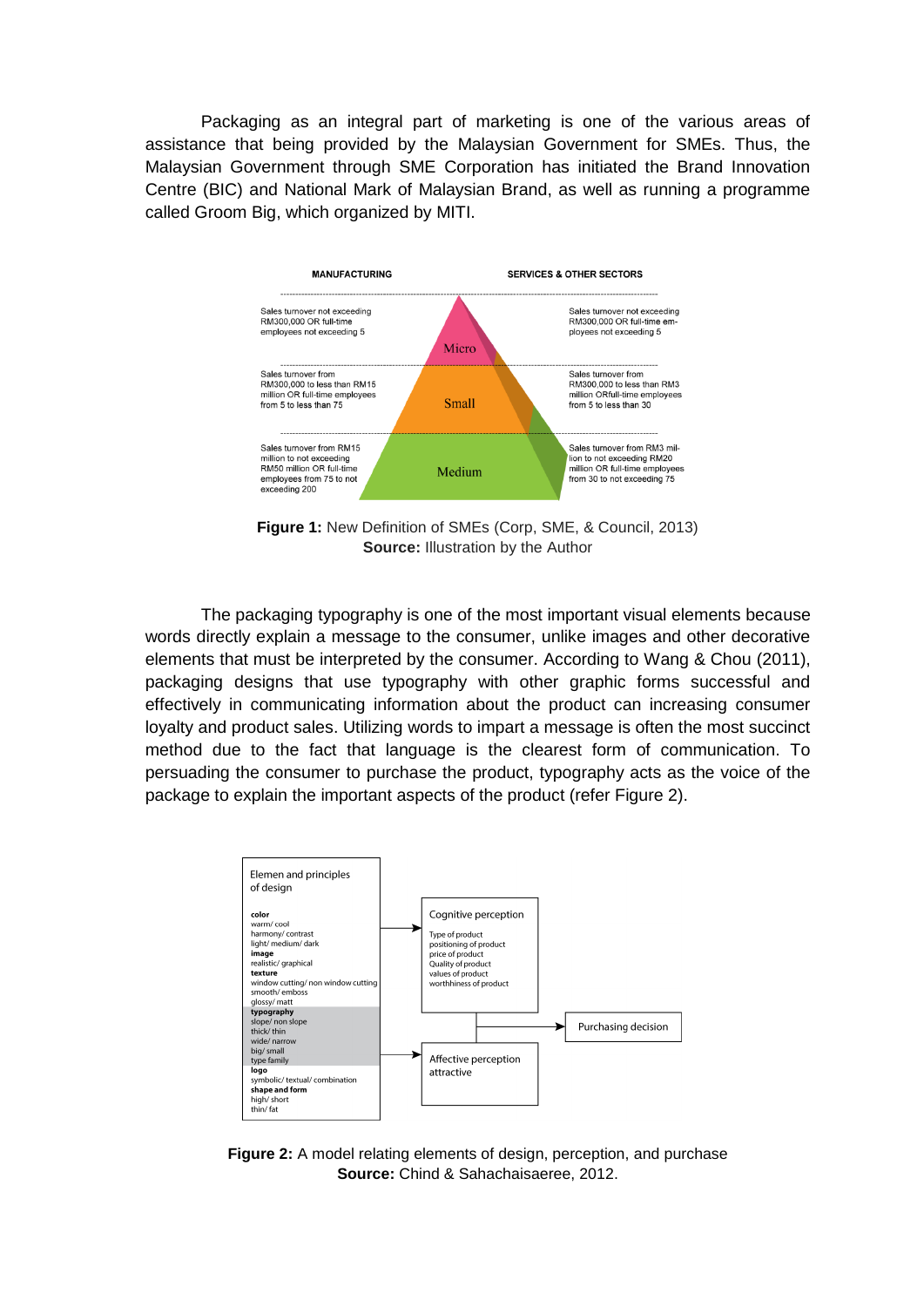#### **PROBLEM STATEMENTS**

The choice of typography is an essential part of creating package communication and assist in marketing. As far as marketing is concerned, manufacturers are focusing on how well their brand names are known and the communication of their product names. Typography encompasses several different variables such as the font type and amount of font types, font size, colour contrasts, empty space around the text and positioning of the text (Rusko et al., 2011). Even a simple change of the font type of the package text can change the packaging communication substantially and affect product positioning. Words and text on packaging create the written messages on packages. The content of the text, languages used and ease of comprehension are vital part of communication in packaging and affect how the written messages are interpreted. As an information provider, packaging is very practical, as it brings the information so close to the real end-user. However, the information will not reach the user if the text is impossible to read or understand. The readability of the text is a remarkable factor possibly causing everyday challenges to the end users, especially among elderly people. Therefore, it is very important to pay attention to typographic variables in package design when the product was display.

#### **LITERATURE REVIEWS**

Typography is applying type in an expressive way to reveal the content clearly and memorably with the least resistance from the reader (White, 2011). It is very important to communicate information to an audience especially for food packaging design, since typography often conveys vital information. Typographic decisions must be legible, otherwise the reader will not be able to understand the message (Hayes, 2009).

The appropriate use of typography is to add value on the nature of the product and can offer something that is attractive to the users through the forms of packaging design. This can be seen with the use of typeface, font size, font style that is distinct and composed according to the hierarchy. Legibility and readability allows users to receive and appreciate the content of the information. The readability reflects what is seen by the user and process the information. Legibility does help the user in the process of distinguishing and recognizing something products prior to the decision to purchase is made. This indirectly demonstrates the effectiveness of the use of typography in packaging design which is appropriate and memorable (Saka, 2011). Readability and legibility are typographic terms that often incorrectly used. While legibility is the aptitude for distinguishing different letterforms, readability is the ease with which text can be read and comprehended. The legibility of type can be affected by its size, typeface, contrast, text block, and spacing. Readability is determined through background and text contrast, spacing, typeface, and line length, among other factors. Good readability will hold the reader's interest longer (White, 2011).

Typography is divided into two major categories: text type and display type. While for packaging, the brand name and product name are usually set in display type.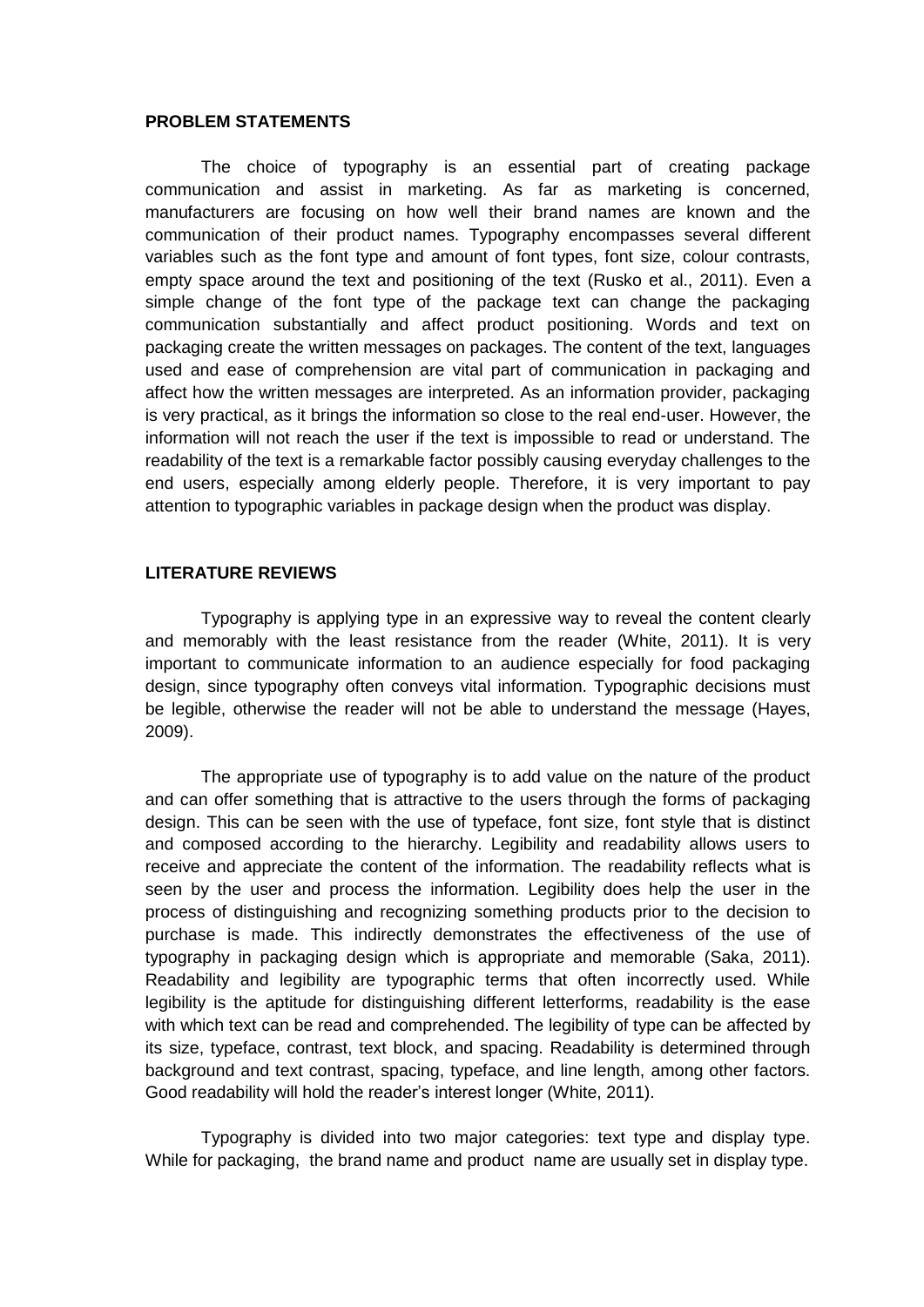The product name is the general or common name of the product that is required by law to be on the front panel of the package (Fischer, Hurley, Leininger & Thomas, 2012) Other product descriptors that specify information about the contents of the package can also be written in display type. This can include (but not limited to) the flavour, variety, special benefits, or features of the product. The descriptor information is used to market the product to consumers by pointing out how the product is special and more superior to other competing products (Klimchuck & Krasovec, A., 2006). Text type is used for the longer portions of text on the package. Packaging often includes what is called romance copy, or copy that describes the product or brand in greater detail in order to persuade the consumer. This is set as text type on the back of the package. Recipes and product directions are other forms of text type also located on the back of the package. There is also a lot of mandatory information placed on the package that is required by the government, such as nutrition facts, ingredients, warnings, net weight, and manufacturer information. This information is required to be highly legible and is therefore always set as text type (Klimchuck & A.Krasovec, 2006).

Generally, there are twelve defining principles of typography (refer Figure 3) to assist in decision making for packaging design (Fischer et al., 2012). Establishes the basis in decision making which is defining the typographic personality. Typographic personality related to experiments, the selection of the right type, and the visual communication strategy. These factors should harmonize to help communicate how consumers look at the packaging designs. Then, limiting the typefaces are very important to streamlines the typography. The use of typefaces should be limited because of too many typefaces can cause information difficult to see and read. Typeface used to communicate information must be clearly, consistently and integrated. Other factor to be considered when designing packaging is typographic hierarchy. Typographic hierarchy refers to how information is read from the smaller interests to the most vital one. Elements of typography, which can be sorted by the levels of importance, are: the position, alignment, relationships, scale, weight, contrast, and colour.



**Figure 3:** Typographic Principles for Packaging Design (Fischer et al., 2012) **Source:** Illustration by the author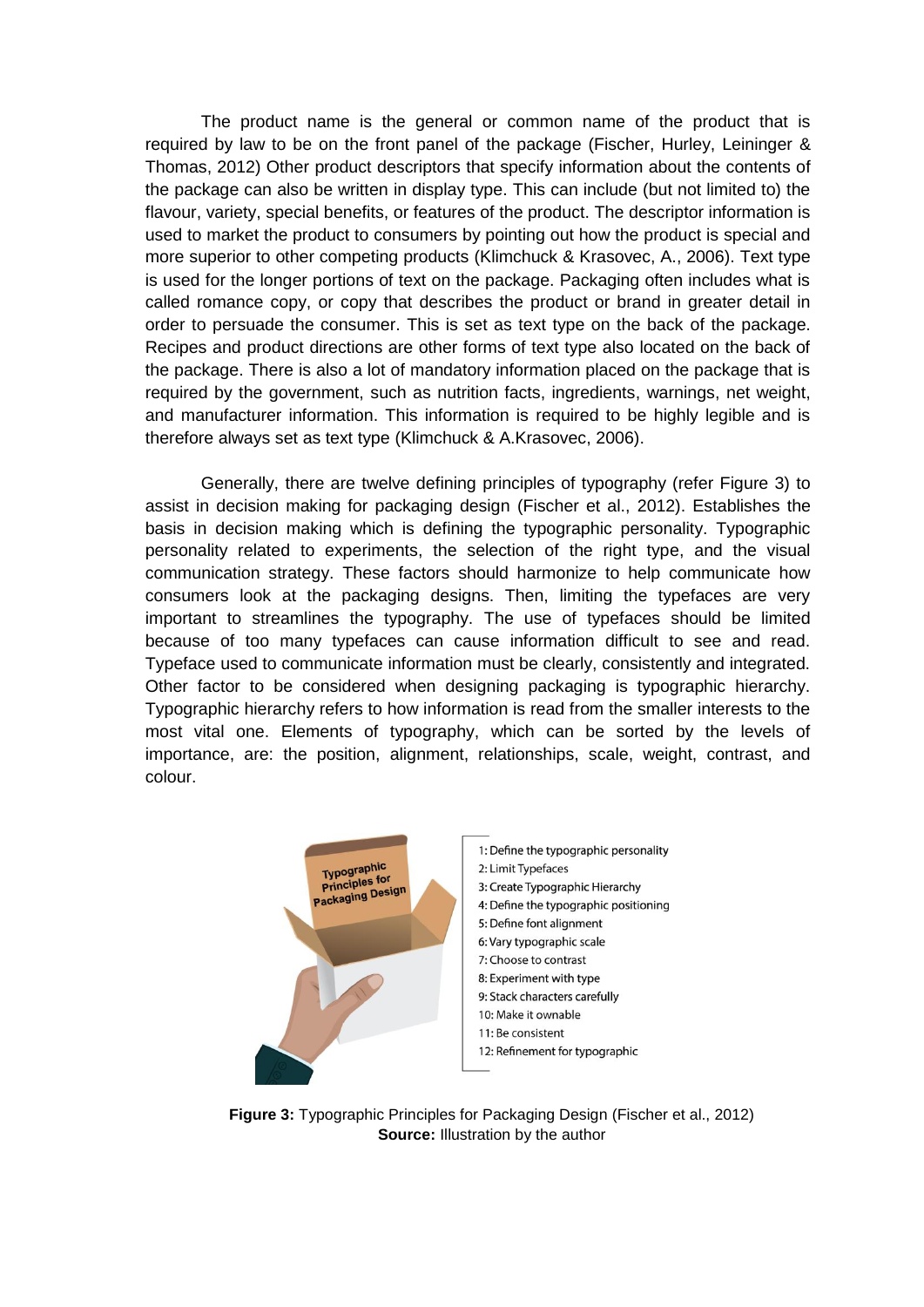According to Fischer et. al (2012) when using typography in packaging design, stacking the characters carefully is very important in order to make the typography 'ownable'. Thus consumer normally uses to connect the brand name and product name to the mental and emotional state. For example the preference of letters being stacked vertical versus horizontal can bring clarity or distortion with the product design. Ownabilty can be realized by making changes to typeface and characters but cannot be to dramatically change because the product could lose its identity and integrity. Therefore personality, style, positioning, and hierarchy in typography must be consistent to integrated brand family line and product line as well as brand equity. Indeed, it is necessary to refinement for typographic excellence. Although the refinement process is at the end of the design process it is a continuous process of examining and evaluating. This step of the process is the quality assurance and is achieved when the type is clearly expressed so that it impacts that packaging design ultimately triggering transactions.

#### **METHODOLOGY**

This study has adopted content analysis along with visual audit in order to investigate the effectiveness use of typography in 27 SMEs food product, which were selected from the State of Johor. The elements of typography on the primary display panels from the samples have been collected and sorted to be analysed using visual audit (Refer to figure 4) and were systematically evaluated as a part of content analysis. Klimchuck and A.Krasovec (2006) describe that elements of typography on primary packaging display panel should encompasses eight elements, such as brand/product name, secondary copy, product descriptor, romance copy, mandatory copy, nutrition facts, ingredients copy, weights, measures and net quantity statement. According to Patel, Vila-Lopez and Kuster-Boluda (2013), content analysis was reputable and widely used technique within international marketing research and communication. Content analysis was used in this study to categorize the details of typography variables such as tin, small, big, uppercases, lowercases, type family and serif (refer to Table I).



**Figure 4:** Visual audits of elements of typography on packaging display panel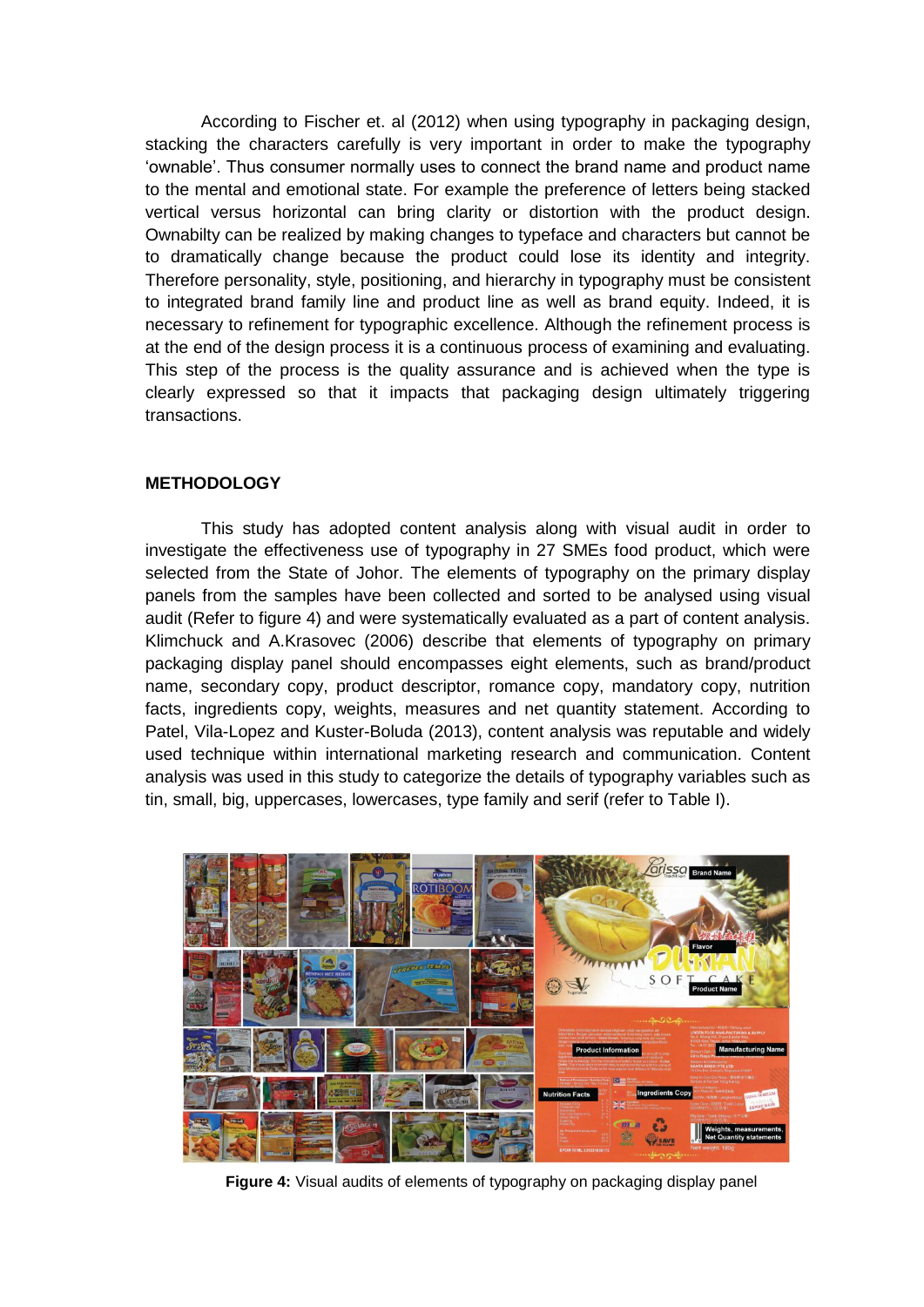|                                  |                          |             |             |           |           |            |                |            |            |                 |                  |                     |       | VISUAL AUDITS (Design Element: Typography) |            |                                                                                                                             |                                                                                                                                                                |                                                                                                                                                |                                                                                                                                                 |
|----------------------------------|--------------------------|-------------|-------------|-----------|-----------|------------|----------------|------------|------------|-----------------|------------------|---------------------|-------|--------------------------------------------|------------|-----------------------------------------------------------------------------------------------------------------------------|----------------------------------------------------------------------------------------------------------------------------------------------------------------|------------------------------------------------------------------------------------------------------------------------------------------------|-------------------------------------------------------------------------------------------------------------------------------------------------|
| Variable<br><b>Product Brand</b> | Thick                    | Tin / light | Wide / bold | Narrow    | 읢         | small      | Type family    | San-serif  | Serif      | Script typeface | Upright typeface | Ornamental typeface | talic | Uppercase                                  | lowercase  | ALL the typography<br>communicates the<br>product's concept<br>product's concept<br>and ts also readable,<br>and consistent | MOST of the typography<br>communicates the<br>product's concept<br>producty is clearing<br>affectively is clearing<br>and consistent<br>legible and consistent | SOME of the typography<br>and its also readable,<br>legible and consistent<br>product's concept<br>effectively ie clearity<br>communicates the | The typography DOES<br>NOT communicates<br>the products concept<br>and its also readable,<br>and its and consistentt<br>equible and consistentt |
|                                  |                          |             |             |           |           |            |                |            |            |                 |                  |                     |       |                                            |            | n                                                                                                                           | ⊂                                                                                                                                                              | $\overline{O}$                                                                                                                                 |                                                                                                                                                 |
| <b>Ramun Delights</b>            | $\lambda$                | V           |             |           |           |            | 3              |            | V          |                 |                  |                     |       | N                                          | V          | √                                                                                                                           |                                                                                                                                                                |                                                                                                                                                |                                                                                                                                                 |
| Eima Food                        |                          |             | V           |           |           |            | 3              |            | $\sqrt{ }$ |                 |                  |                     |       | √                                          | $\sqrt{ }$ |                                                                                                                             |                                                                                                                                                                | $\sqrt{}$                                                                                                                                      |                                                                                                                                                 |
| Pak Lah                          | $\sqrt{}$                |             |             |           |           |            | 3              |            | $\sqrt{}$  |                 |                  |                     |       | √                                          | $\sqrt{}$  | $\sqrt{ }$                                                                                                                  |                                                                                                                                                                |                                                                                                                                                |                                                                                                                                                 |
| Gaya-S                           |                          |             |             |           |           |            | 3              |            | $\sqrt{}$  |                 |                  |                     |       | $\sqrt{}$                                  | $\sqrt{}$  |                                                                                                                             | $\sqrt{}$                                                                                                                                                      |                                                                                                                                                |                                                                                                                                                 |
| Winaaz                           |                          |             |             |           |           |            | $\overline{c}$ |            |            |                 | V                |                     |       | N                                          | V          |                                                                                                                             | $\sqrt{}$                                                                                                                                                      |                                                                                                                                                |                                                                                                                                                 |
| @My Café                         |                          | $\sqrt{2}$  |             |           |           |            | 3              |            | $\sqrt{}$  |                 |                  |                     |       | $\sqrt{}$                                  | $\sqrt{}$  |                                                                                                                             |                                                                                                                                                                | $\sqrt{}$                                                                                                                                      |                                                                                                                                                 |
| <b>Wak Tunot</b>                 | ν                        |             | V           |           | √         |            | 3              |            | V          |                 |                  |                     |       | N                                          | V          |                                                                                                                             |                                                                                                                                                                | $\sqrt{}$                                                                                                                                      |                                                                                                                                                 |
| Nazoha Enterprise                | $\sqrt{}$                |             | N           |           | V         |            | 3              | ν          | V          |                 |                  |                     |       | N                                          | V          |                                                                                                                             | V                                                                                                                                                              |                                                                                                                                                |                                                                                                                                                 |
| Salleh Food                      | $\sqrt{ }$               | V           |             |           | $\sqrt{}$ |            | 3              |            | $\sqrt{}$  | V               |                  |                     | √     | $\sqrt{ }$                                 | $\sqrt{ }$ |                                                                                                                             | √                                                                                                                                                              |                                                                                                                                                |                                                                                                                                                 |
| De'Ria Rich                      | $\sqrt{ }$               | V           |             |           |           |            | $\overline{c}$ |            |            |                 |                  |                     |       | V                                          | V          |                                                                                                                             |                                                                                                                                                                | $\sqrt{}$                                                                                                                                      |                                                                                                                                                 |
| leja Marketing                   |                          |             |             |           |           |            | 3              | $\sqrt{ }$ | V          |                 |                  |                     |       | V                                          | V          |                                                                                                                             |                                                                                                                                                                | $\sqrt{ }$                                                                                                                                     |                                                                                                                                                 |
| Aida Maju Home Made              | Ń                        | V           |             |           |           |            | 3              | V          |            |                 |                  |                     |       | N                                          | V          |                                                                                                                             |                                                                                                                                                                | √                                                                                                                                              |                                                                                                                                                 |
| Mahirhaya                        | $\overline{\mathcal{L}}$ |             | $\sqrt{}$   |           |           |            | 3              |            |            |                 |                  |                     |       | N                                          | N          |                                                                                                                             |                                                                                                                                                                | $\sqrt{ }$                                                                                                                                     |                                                                                                                                                 |
| <b>Ruyung Pecah</b>              | $\overline{ }$           |             |             |           |           |            | $\overline{4}$ |            | $\sqrt{ }$ | $\sqrt{}$       |                  |                     |       | V                                          | $\sqrt{ }$ |                                                                                                                             | $\sqrt{}$                                                                                                                                                      |                                                                                                                                                |                                                                                                                                                 |
| Belanga Sakti                    | $\sqrt{ }$               | √           | $\sqrt{}$   | $\sqrt{}$ |           |            | $\overline{4}$ |            |            | $\sqrt{}$       |                  |                     |       | √                                          | N          |                                                                                                                             |                                                                                                                                                                | $\sqrt{}$                                                                                                                                      |                                                                                                                                                 |
| Irusmas                          |                          | √           |             |           |           |            | 3              | √          |            |                 |                  |                     | N     | N                                          | $\sqrt{ }$ |                                                                                                                             | √                                                                                                                                                              |                                                                                                                                                |                                                                                                                                                 |
| D'Ya                             | $\lambda$                |             | ν           |           |           |            | 3              | √          | V          |                 |                  |                     |       | N                                          | V          |                                                                                                                             | √                                                                                                                                                              |                                                                                                                                                |                                                                                                                                                 |
| Dinie                            | V                        |             |             |           |           |            | 3              | V          |            |                 |                  |                     | V     | N                                          | $\sqrt{}$  | $\sqrt{ }$                                                                                                                  |                                                                                                                                                                |                                                                                                                                                |                                                                                                                                                 |
| Maz                              | N                        |             |             |           | $\sqrt{}$ |            | 5              |            | $\sqrt{ }$ |                 |                  |                     |       | V                                          | V          |                                                                                                                             |                                                                                                                                                                | V                                                                                                                                              |                                                                                                                                                 |
| Larissa Tradition                |                          |             |             |           |           | $\sqrt{}$  | $\overline{4}$ |            | $\sqrt{}$  |                 |                  |                     |       | $\sqrt{}$                                  | $\sqrt{ }$ |                                                                                                                             | $\sqrt{}$                                                                                                                                                      |                                                                                                                                                |                                                                                                                                                 |
| Melianna Enterprise              | V                        |             |             |           |           | $\sqrt{2}$ | $\overline{4}$ | $\sqrt{2}$ | V          |                 |                  | Ñ                   |       | N                                          | $\sqrt{}$  |                                                                                                                             | $\sqrt{}$                                                                                                                                                      |                                                                                                                                                |                                                                                                                                                 |
| Rempahku                         | V                        |             |             |           |           |            | 3              | $\sqrt{ }$ | $\sqrt{ }$ |                 |                  |                     |       | N                                          | $\sqrt{}$  | √                                                                                                                           |                                                                                                                                                                | $\sqrt{}$                                                                                                                                      |                                                                                                                                                 |
| <b>Hih Rahmah Enterprise</b>     |                          |             | V           |           |           |            | $\overline{c}$ | V          |            |                 |                  |                     |       | N                                          | $\sqrt{}$  | $\sqrt{}$                                                                                                                   |                                                                                                                                                                | $\sqrt{ }$                                                                                                                                     |                                                                                                                                                 |
| CocoDamia                        | N                        |             | $\sqrt{ }$  |           | V         |            | $\overline{2}$ | √          | V          |                 |                  |                     |       | N                                          | V          |                                                                                                                             | $\sqrt{}$                                                                                                                                                      |                                                                                                                                                |                                                                                                                                                 |
| Zai Foodstaff                    |                          |             |             |           | $\sqrt{}$ |            | $\overline{4}$ | $\sqrt{ }$ | $\sqrt{ }$ |                 |                  |                     |       | $\sqrt{}$                                  | $\sqrt{ }$ |                                                                                                                             | $\sqrt{}$                                                                                                                                                      |                                                                                                                                                |                                                                                                                                                 |
| Mak Ani Kitchen                  |                          | V           | V           |           |           |            | $\overline{5}$ |            | $\sqrt{}$  |                 |                  |                     |       | N                                          | N          |                                                                                                                             |                                                                                                                                                                | ν                                                                                                                                              |                                                                                                                                                 |
| Perusahaan Kerepek Tempe         |                          |             |             |           | √         |            | 3              | V          |            |                 |                  |                     |       | N                                          | V          |                                                                                                                             |                                                                                                                                                                | $\sqrt{}$                                                                                                                                      |                                                                                                                                                 |

**Table 1:** Table of Content Analysis for 27 SMEs packaging of food products

### **RESULTS**

The results of content analysis for 27 SMEs packaging of food products indicated that the typography used to describe product name and product brand were mostly in uppercase as this would make it stand out and draw attention from the customers. However the typeface on the packaging labels used to describe product name and product brand did not give the required brand personality to the products, as it looked plain and not catchy enough. Almost all the typeface used to describe product name and product brand were generic typefaces. The rest of the information on the packaging was using lowercase, which looked simple and clean, thus should deliver the information effectively. In this study, it was observed that between three to five type families were used on the packaging design. Too many typefaces can produce a distorted message, thus defeating the purpose. The typeface on the packaging should provide a clear, consistent, and unified message, and this can be achieved by simply limiting the number of typeface and carefully selected the typeface. The findings of this study also found that script, narrow and italic styles of typography were fairly unused. Likewise ornamental typeface was omitted in all samples because it is created specifically for non-text uses. The size of typeface, whether it is big or small implying to the size of the labelling.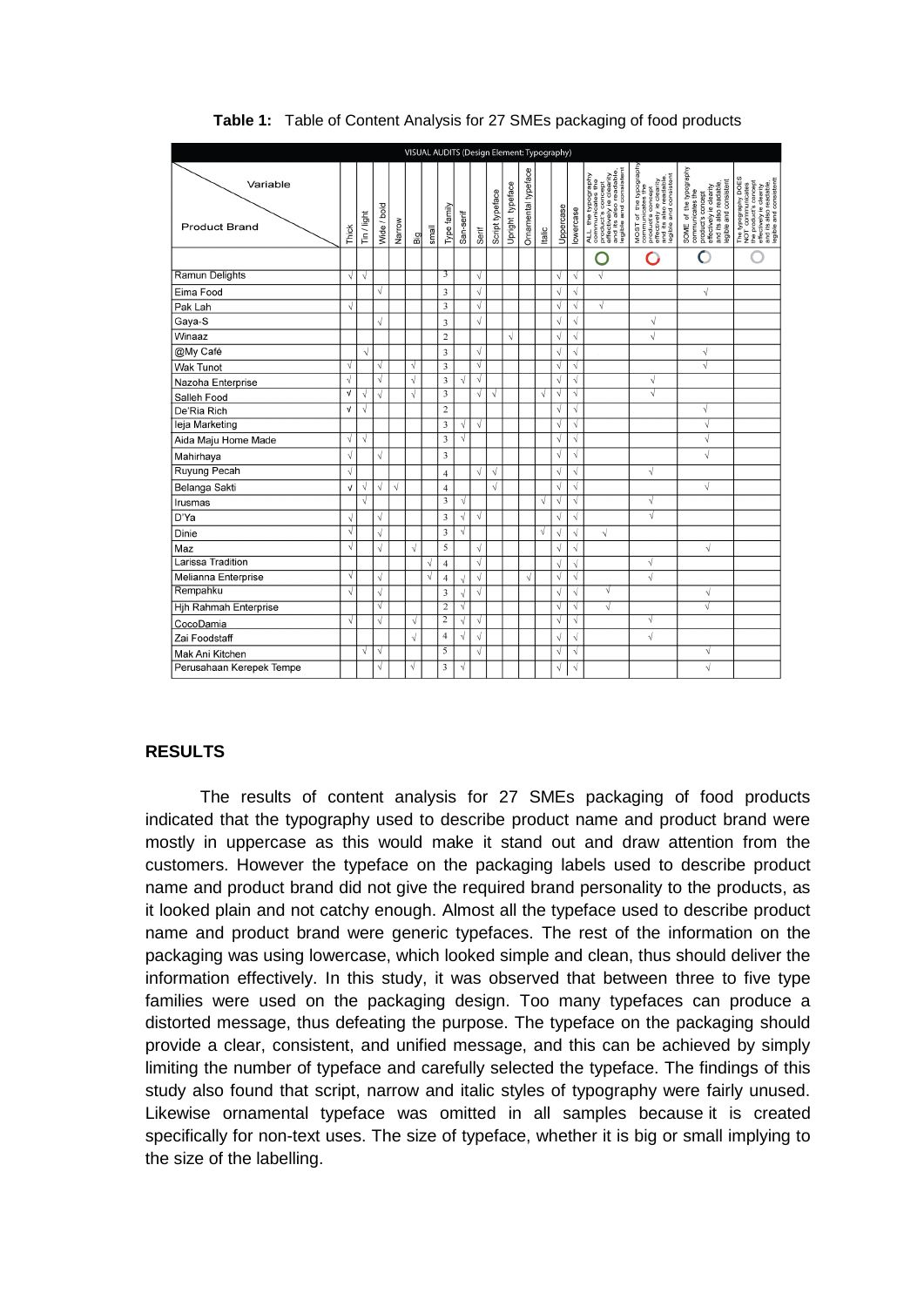#### **CONCLUSIONS**

Typography is very helpful to communicate with consumer and to create a personality for the brand. The effectiveness use of different typeface, size and weight of visual contrast that make the packaging surface departmentalize, thus make it easy to acquire important information and brand identification. The use of sans serif letters for nutrition facts and other information on the package are very effective because it can help to retain heavy amount of text. Typography on packaging design should be kept simple, readable and right to the point. Future studies could also extend this study by exploring the important of hierarchy for product name, brand and manufacturer. The effective use of different size, types, styles and shapes on packaging, as well as communication aspects such as legibility, consistency and hierarchy are vital in order to optimised communication with the consumer.

#### **REFERENCES**

- Abu Bakar Sedek Abdul Jamak, Razol Mahari Mohd Ali, & Zulkipli Ghazali. (2014). A Breakout Strategy Model of Malay (Malaysian Indigenous) Micro-entrepreneurs. *Procedia - Social and Behavioral Sciences*, *109*, 572–583. doi:10.1016/j.sbspro.2013.12.509
- Chind, K., & Sahachaisaeree, N. (2012). Purchasers' Perception on Packaging Formal Design: A Comparative Case Study on Luxury Goods Merchandizing. *Procedia - Social and Behavioral Sciences*, *42*(July 2010), 436–442. doi:10.1016/j.sbspro.2012.04.208
- Fischer, J., Hurley, R. A., Leininger, J., & Thomas, R. (2012). *Determining The Proper Point Size for Display Type on Packaging*. Clemson University In.
- Hayes, T. A. (2009). *The Potential for Misleading Visual Communication on Food Packaging*. Rochester Institute of Technology.
- Klimchuck, M. R., & A.Krasovec, S. (2006). *Packaging Design :Successful Product Branding from Concept to Shelf*. New Jersey: John Wiley & Sons Inc.
- Mohd Khairuddin, H. (2009). *Developing Capabilities Among Small and Medium-Sized Enterprises in Malaysia* (p. 17). Kedah: UUM Press.

\_\_\_\_\_\_\_\_\_\_\_\_\_\_\_\_\_(2010). *Fundamental Issues In Small and Medium-Sized Enterprises*. Kedah: UUM Press.

\_\_\_\_\_\_\_\_\_\_\_\_\_\_\_\_\_(2011). *Managing Small and Medium-Sizes Enterprises: The Malaysian Perspective*. Kedah: UUM Press. Retrieved from http://uumpress.uum.edu.my